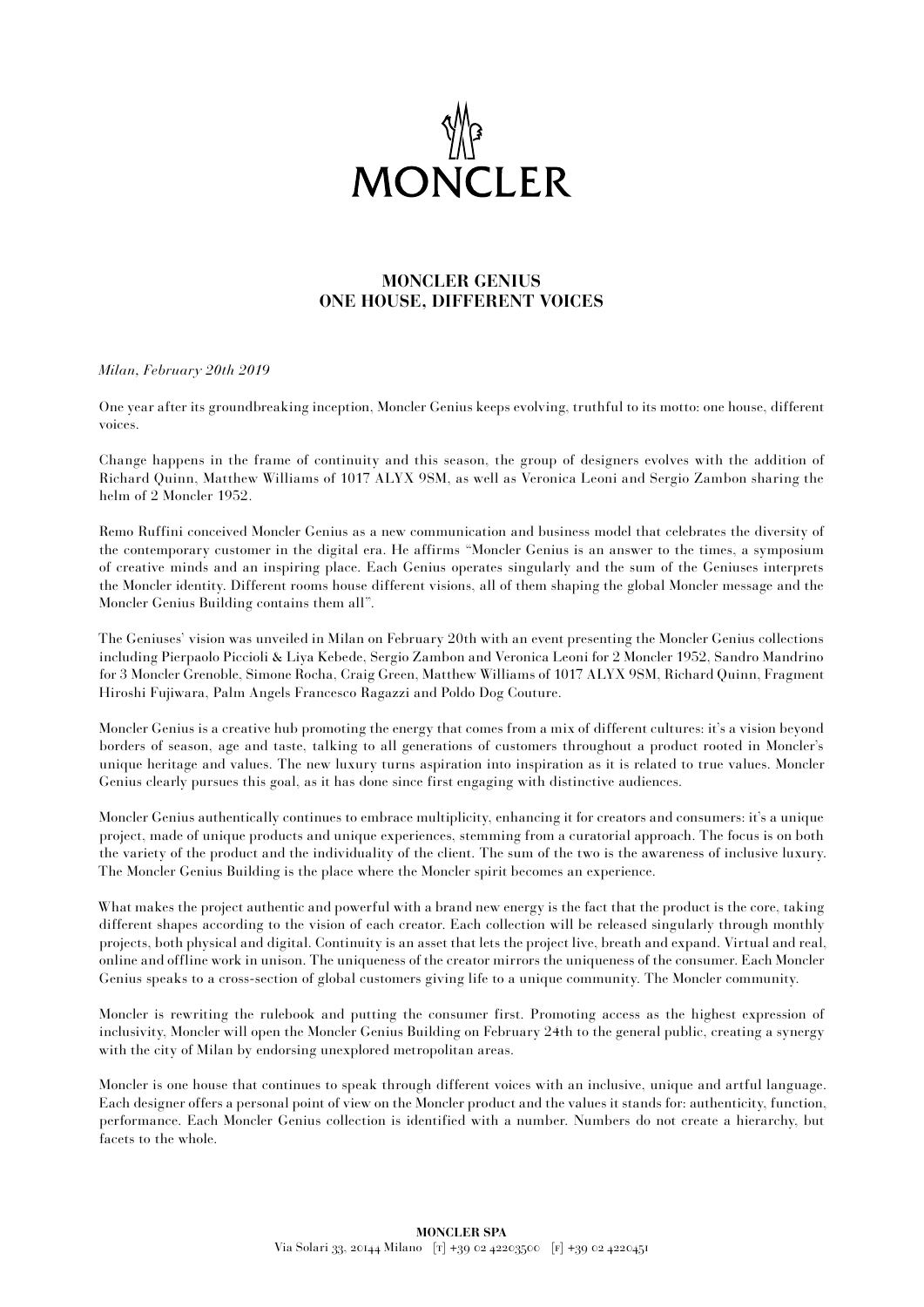# **0 MONCLER RICHARD QUINN | Prints pushed to the max**

Richard Quinn is a maximalist: he loves bold colors and odd opulence and favors couture shapes that recall the elegance of the Fifties and Sixties. He injected such personal tropes with the functionality of Moncler, delivering a visually arresting mix of statement outerwear, printed bodysuits, pumps and padded thigh-high boots. "It was an immense pleasure to work alongside Moncler and collaborate on such a beautiful collection. It was so exciting for both brands to come together and design pieces that are a true reflection of both brand identities and I'm honoured to be part of the Moncler family", affirms Quinn.

# **1 MONCLER PIERPAOLO PICCIOLI | Couture that connects cultures**

Pierpaolo Piccioli fused the language of couture with patterns that recall African textiles, using the functionality of Moncler as the melting agent, and nylon laqué as the medium of choice. Bold silhouettes swarming in rhythmic intarsia ensue. "I am after a balance of dreaminess, extravagance and soulfulness. I involved Liya Kebede, who is an active supporter of African artisans with her label *lemlem*, in the process, creating something true to her, to Moncler and to my own sensibility. Connecting diversities is my idea of inclusive creativity", he affirms. "There is no better way to show how time-honored traditions, like our *lemlem* artisans' work, have a place in modern fashion than this partnership, working with Pierpaolo and Moncler. I was honored to be a part of this creative process, bringing together heritages that at first glimpse seemed so different but when unexpectedly combined, create something so rich and new, redefining beauty and reminding us that there are no borders in life", says Liya Kebede.

# **2 MONCLER 1952 (Women) | Multiplicity as strength**

Veronica Leoni reinterpreted the Moncler code in a layering of materials and shapes that is surprising as it is pragmatic. Bouclé wools, fishnets, bleached tartans, padded tailoring, fur and knit mix with nylon in assertive pieces meant to be freely interpreted by variety of woman. "Moncler Genius stands for an eclectic, transversal, fluid way of doing fashion; the ultimate goal is being unique while in full consonance with the multifaceted touch of its philosophy. The quality of design, a spirited style as well as the authenticity and technical expertise are unquestionably part of the formula in the creative dialogue with Remo Ruffini", says Veronica Leoni.

# **2 MONCLER 1952 (Men) | The laid back spirit**

Sergio Zambon keeps reworking the heritage of Moncler as an icon that is real and rooted in youth culture. He imbued a pop spirit with a relaxed attitude, keeping strong technical features. The mix of muted colors and laminated touches creates a fresh balance. "Since the first season my approach has been to rework the heritage of Moncler related to youth culture and its realness. Realness of an icon translated and evolved through the support of youth mixed with my passion for contemporary art, music, travels. 2 Moncler 1952 this season has a very contemporary laid back vibe for people who enjoy nature close to big cities. Cool climbers of XXI century with a perceptive behaviour", declares Zambon.

## **2 MONCLER 1952 + VALEXTRA**

The collaboration between Moncler and Valextra was born of shared brand and product values and our dialogue with today's culture. Valextra is renowned for its timeless luxury leather goods, inspired by architecture and design, with a strong Milanese legacy, which combines beauty with innovation and craftmanship. In this collaboration, the minimal rigor of Valextra's bags is disrupted by the oversized tone-on-tone signature down accessories of Moncler, resulting in an unexpected tension between the timeless and the current.

## **3 MONCLER GRENOBLE | Limitless technical freedom**

Sandro Mandrino is a functionalist with a twisted imagination. This season he figured out an ingenious dialogue between seemingly non-matching worlds, devising mountain gear suited for festival goers. The result is layered, lively and liberated; "The mountain is where Moncler Grenoble belongs, which means that performance is focal. I stuck to the brief in terms of fabrics and shapes, but went the opposite way in terms of treatments, opting for tie-dye, fringes and patchworks that have a crafty feel. Still, you can ski in these", says Sandro Mandrino. Mandrino collaborated for the set-up of the venue installation with the Icelandic artist Hrafnhildur Arnardóttir also known as Shoplifter. The installation will be presented from May onwards during La Biennale di Venezia at the Icelandic pavilion.